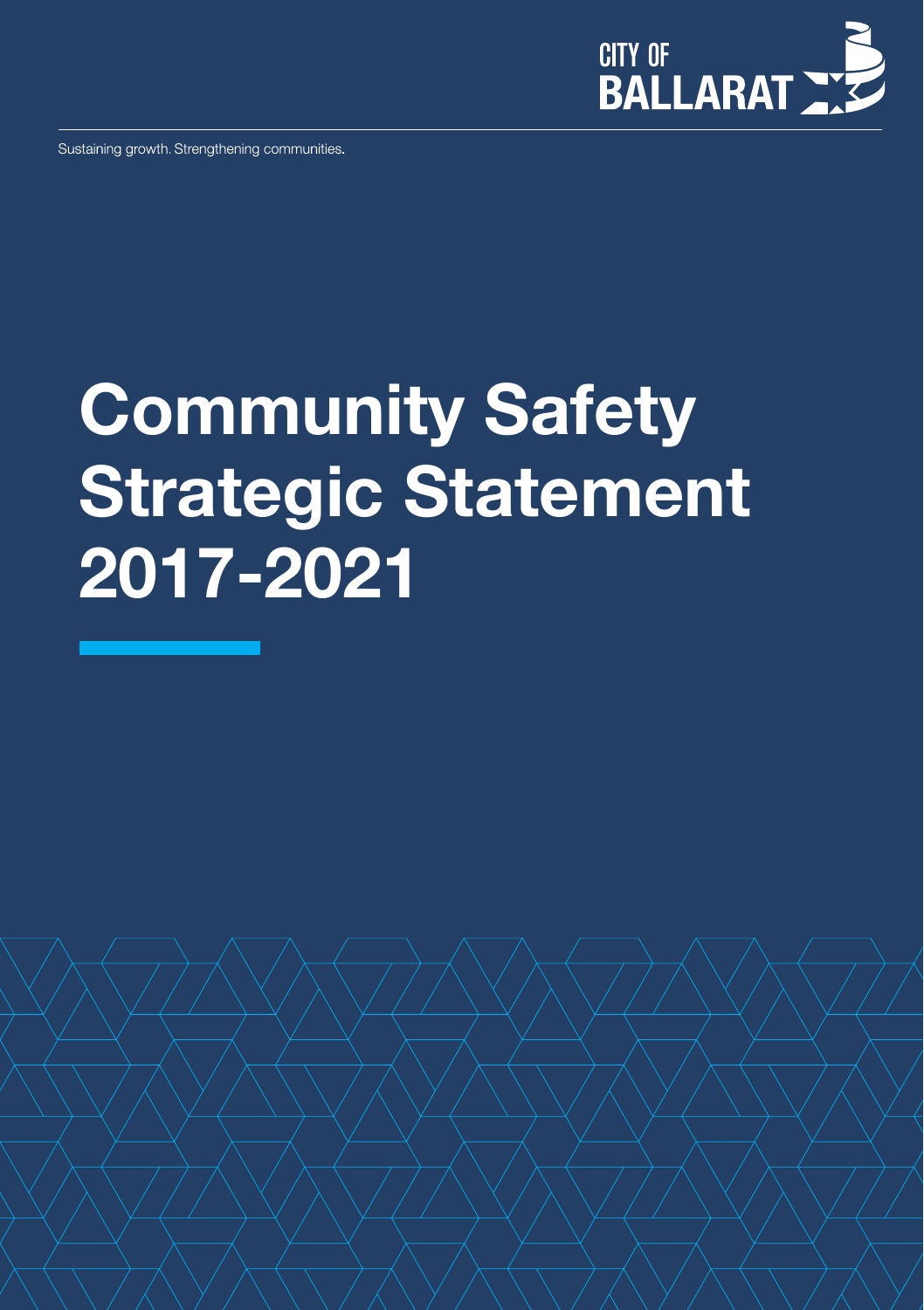# **Contents**

| 1. Community Safety Advisory Committee Message                                                          | 3 |
|---------------------------------------------------------------------------------------------------------|---|
| 2. About the Ballarat Community Safety Advisory Committee                                               | 4 |
| 3. Council's Role in Community Safety                                                                   | 5 |
| 4. Relationship to other Council Plans and Strategies                                                   | 5 |
| 5. Municipal Health and Wellbeing Priorities                                                            | 6 |
| 6. Principles that underpin Council's approach to addressing<br>issues associated with Community Safety | 7 |
| 7. Community Safety Leadership Opportunities                                                            | 8 |
| Preventing Violence against Women                                                                       |   |
| Alcohol and other Drug Related Issues                                                                   |   |
| <b>CBD Public Safety</b>                                                                                |   |
| Neighbourhood Safety and Wellbeing                                                                      |   |
| <b>Perceptions of Safety</b>                                                                            |   |
|                                                                                                         |   |

8. Reporting and Evaluation **8**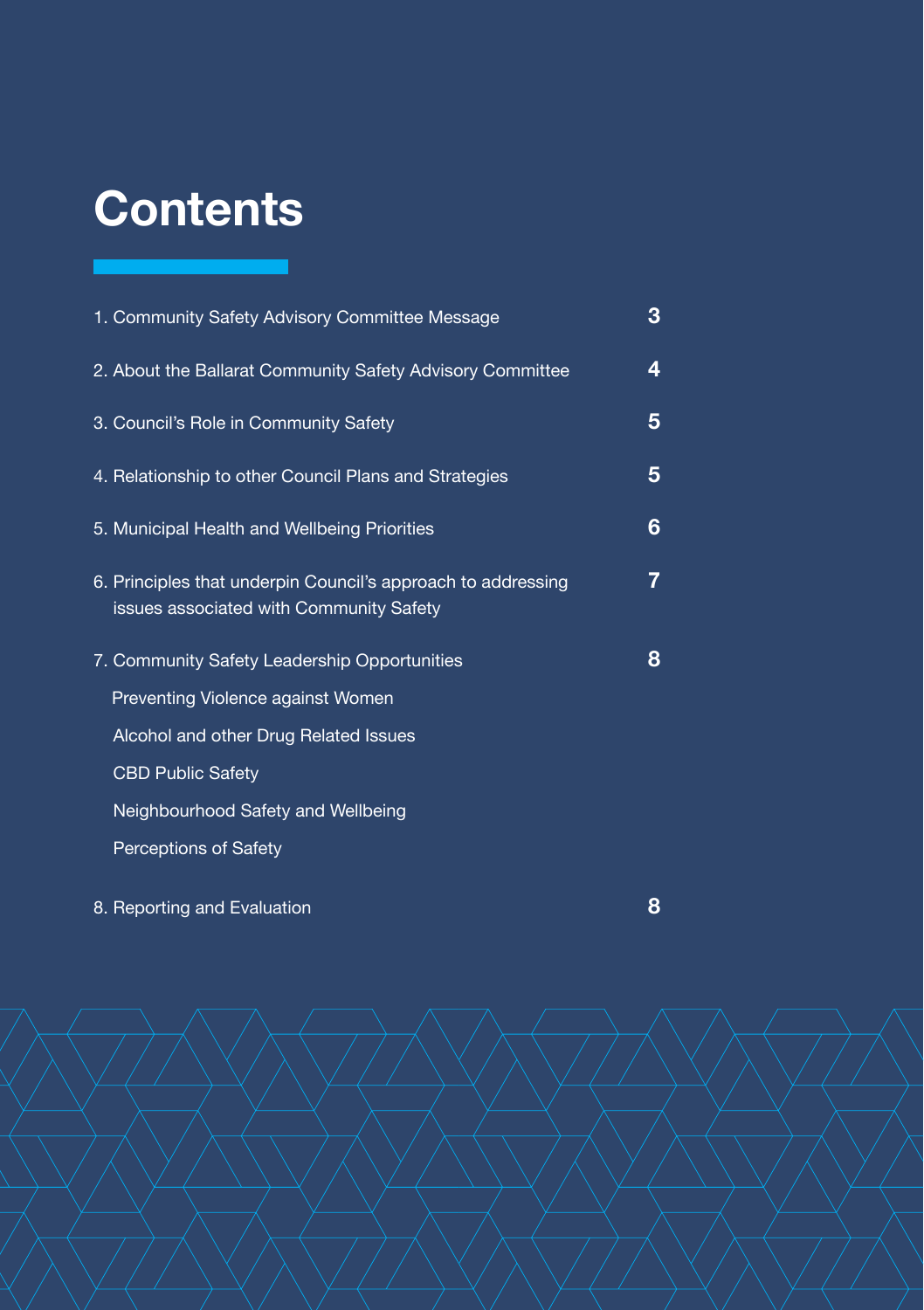### **1. Message from the Community Safety Advisory Committee**

The Community Safety Advisory Committee is proud to endorse its Strategic Statement for the next four years.

This Statement is underpinned by evidence gathered to inform Council's Municipal Health and Wellbeing Plan 2017-2021 and engagement with Advisory Committee members and key stakeholders across the sector.

Priorities and leadership opportunities have been established based on the community's key strengths and capacities, discussion on the feasibility of implementation and the acceptability of strategies to key community and sector stakeholders.

This Statement supports a focus on both leadership and integration with other key plans and with our sector partners. We welcome your perusal of the Statement and value the opportunity to talk further regarding opportunities for collaboration on shared priorities identified within the Statement.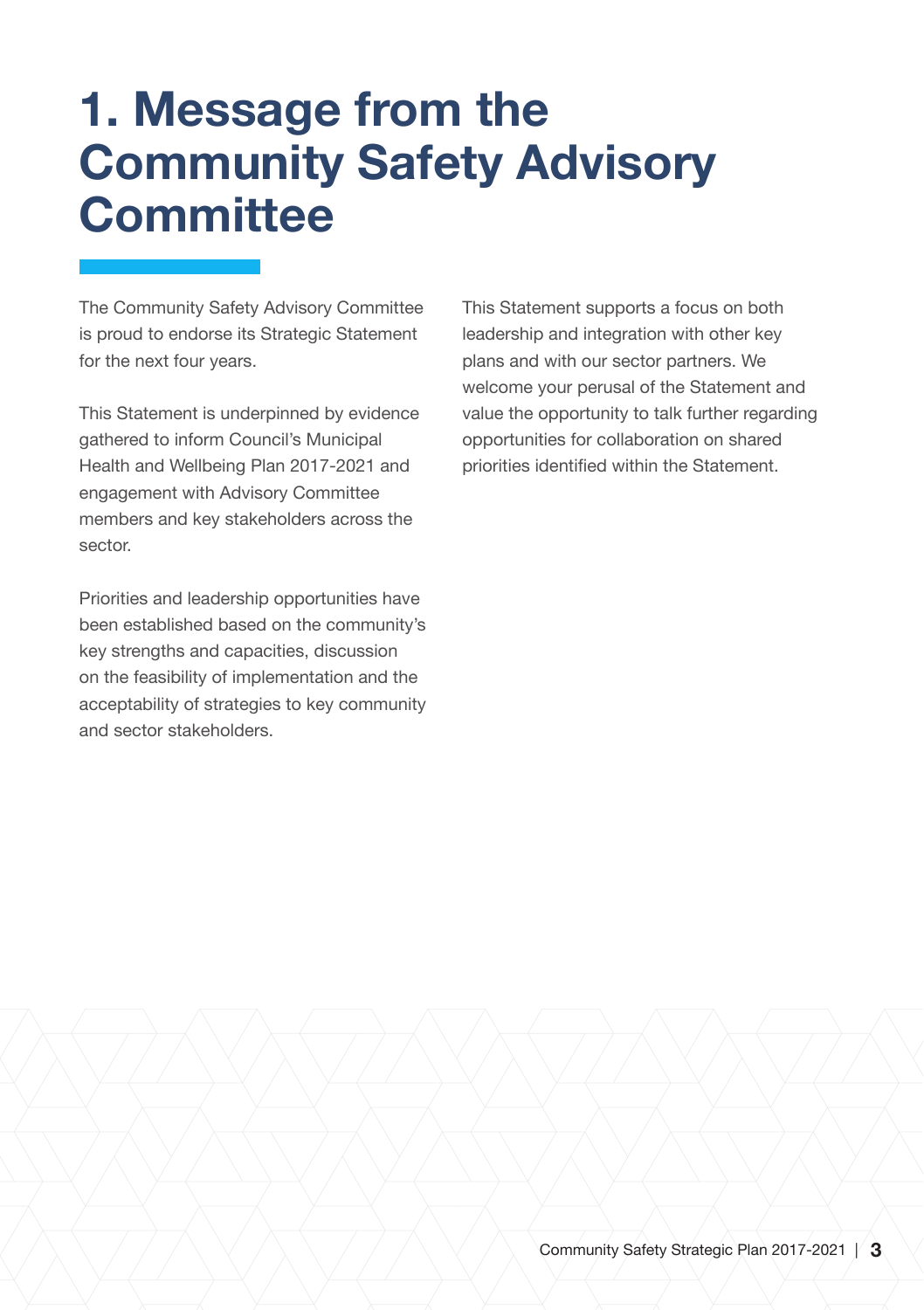#### **2. About the Community Safety Advisory Committee**

**Council's Community Safety Advisory Committee was established in 1998 to identify and respond to local safety and crime issues. The City of Ballarat is committed to a partnership approach to improving community safety.**

The Ballarat Community Safety Advisory Committee brings together a cross section of people from a variety of organisations and backgrounds, all of whom have a key responsibility or role in ensuring Ballarat and its communities remain safe. The Advisory Committee also includes representation from community members.

The partnerships which have been developed since 1998 are vital since no single agency can prevent crime, nor have a major impact on the many complex factors that influence community safety.

The Community Safety Advisory Committee is an endorsed Advisory Committee of Council and is guided by a Terms of Reference which is reviewed every two years by Committee members. The group meets six times per year.

#### **As at July 2017 the members of the Advisory Committee are:**

- Victoria Police
- Councillors
- Child and Family Services
- Department of Justice and Regulation
- The Ballarat Courier
- Regional Sports Assembly Sports Central
- Ballarat Regional Multicultural Council
- Women's Health Grampians
- Department of Health and Human Services
- Community Houses
- Ballarat and District Aboriginal Co-operative
- Bridge Mall Traders
- Ballarat Taxi Co-operative
- Federation University
- Community Representatives
- Youth Services Agency
- Ballarat Community Health

Council also plays a key regional role in crime prevention and community safety through its participation in the Central Highlands Crime Prevention Reference Group. The Reference Group established in 2011, is auspiced by the Grampians Region Department of Justice and Regulation and includes all Councils within the region along with, State Government and Non-Government organisations.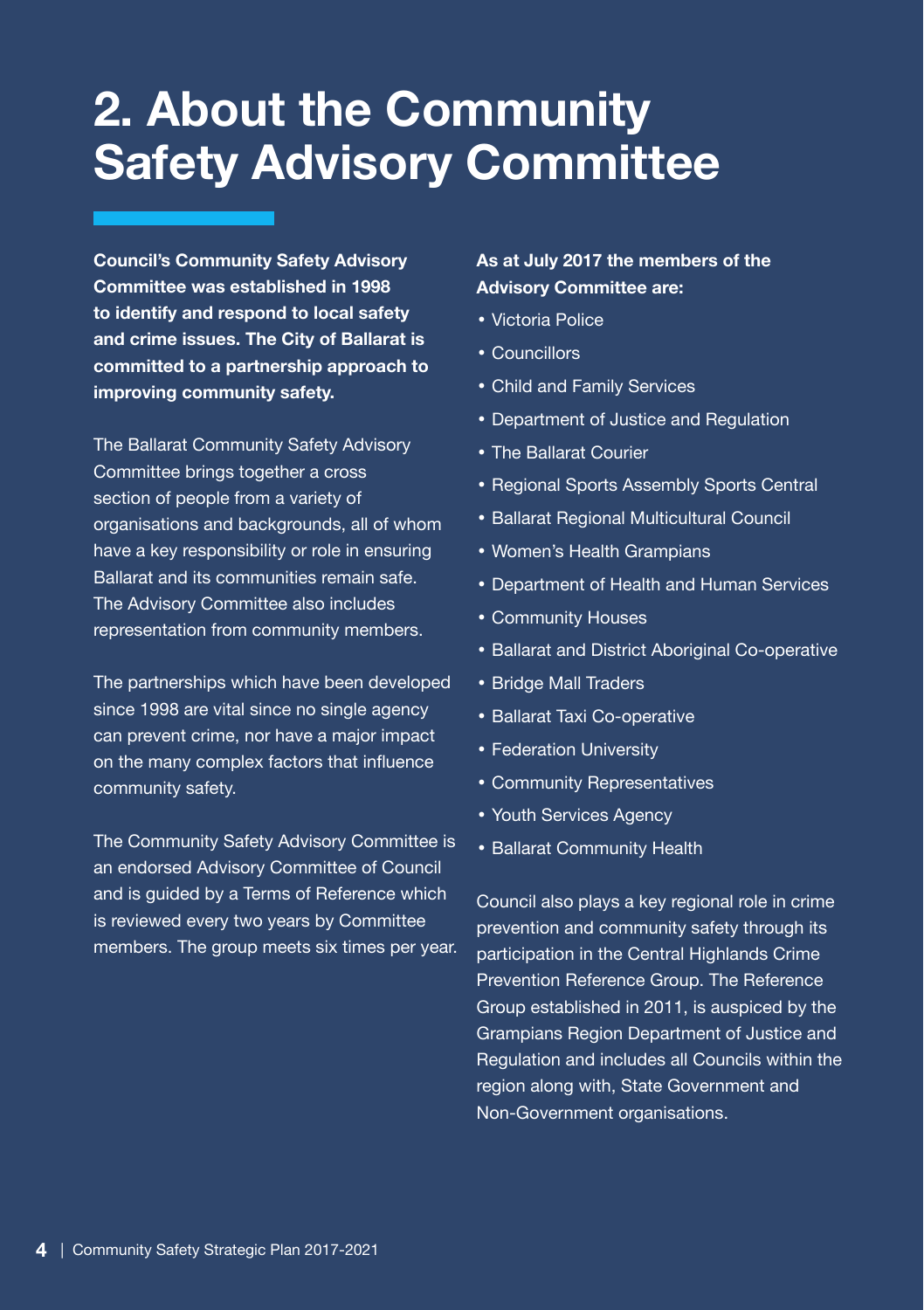# **3. Councils Role in Community Safety**

Councils have a unique role in promoting and developing strategies which enhance community safety and wellbeing. Safety, along with shelter and food, is considered the basic pre-condition for health and as such this Statement is closely aligned with Councils Municipal Health and Wellbeing Plan 2017-2021.

Safety principles are important in how Council goes about managing land use, community assets, open space, social and recreation planning to influence the development of safe public spaces, facilities, activity centres, roads and neighbourhoods.

Council's role in community safety includes a focus on service policy and planning, advocacy and leadership, service provision and management, facilitation and communication and organisational development.

The purpose of this Strategic Statement is to provide Council with a framework to guide decision-making and determine its role in providing for the community safety needs of the community.

## **4. Relationship to other Council Plans and Strategies**

**As a key contributor to health and wellbeing, community safety is an integral component of a liveable community and is linked to a number of key Council policies and strategies, including the:**

- Council Plan
- Municipal Health and Wellbeing Plan detailing our health and wellbeing priorities to meet a diverse range of health and wellbeing needs of the community.
- Municipal Strategic Statement, which identifies key strategic planning objectives for land use, urban design and development for the municipality and the associated regulations outlined in the Ballarat Planning Scheme to achieve these objectives.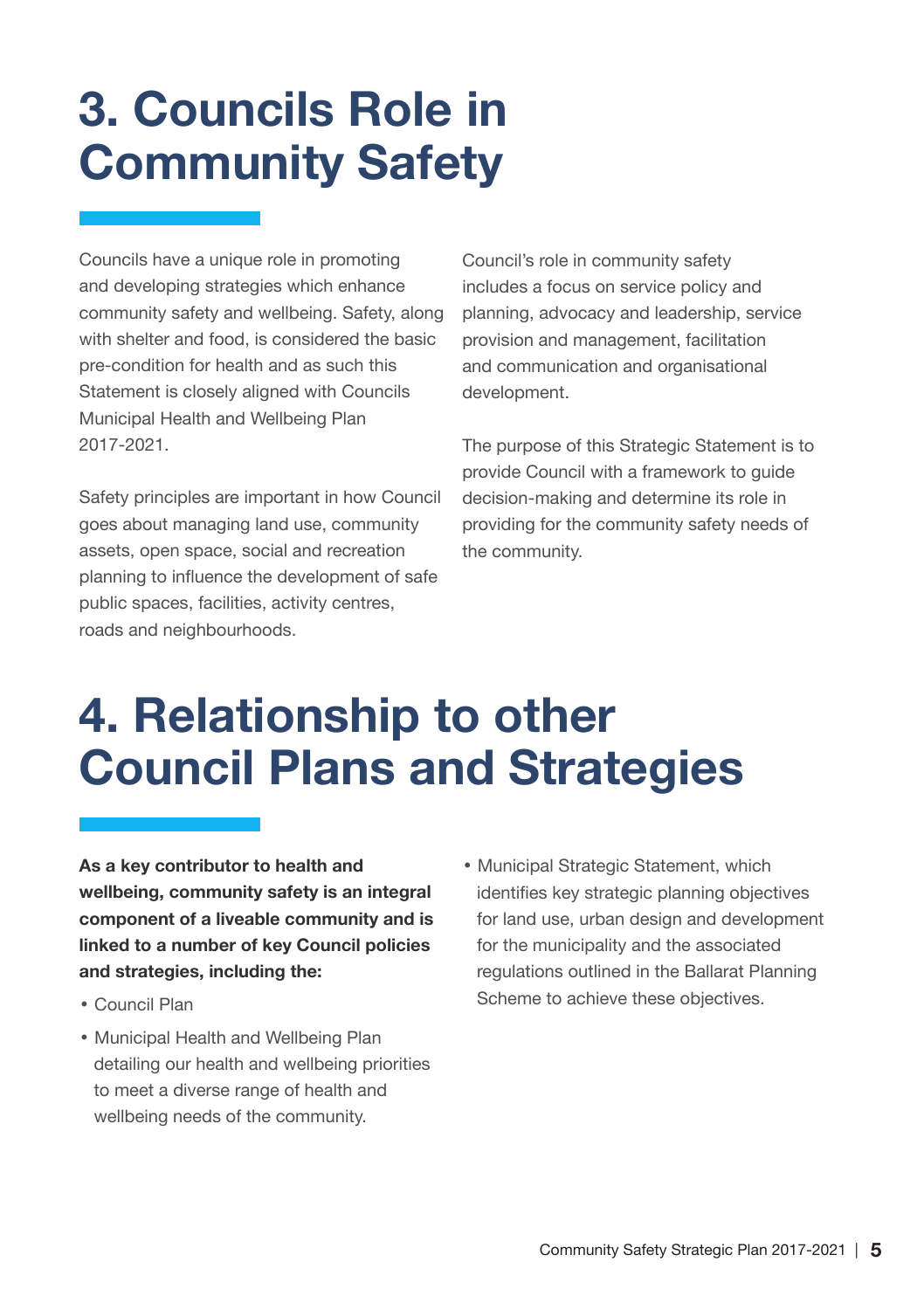## **5. Municipal Health and Wellbeing Priorities**

Council has developed a Municipal Public Health and Wellbeing Plan 2017-21 in conjunction with local health organisations. and with input from community and key stakeholders.

Health and wellbeing priority areas have been identified with direction from the state Health and Wellbeing Plan 2015-19, which takes current state and federal strategies and policies into context.

Key priority areas include:

- Preventing violence and injury
- Improving mental health
- Healthy eating and active living

The 'Preventing Violence and Injury' priority includes objectives to:

- Reduce prevalence of family violence and increase gender equity
- Increase community safety
- Reduce the rate of alcohol and other drug related harm

Strategies will be undertaken by Council and health partner organisations in the areas of leadership, advocacy, creating supportive environments, building capacity and enabling skills.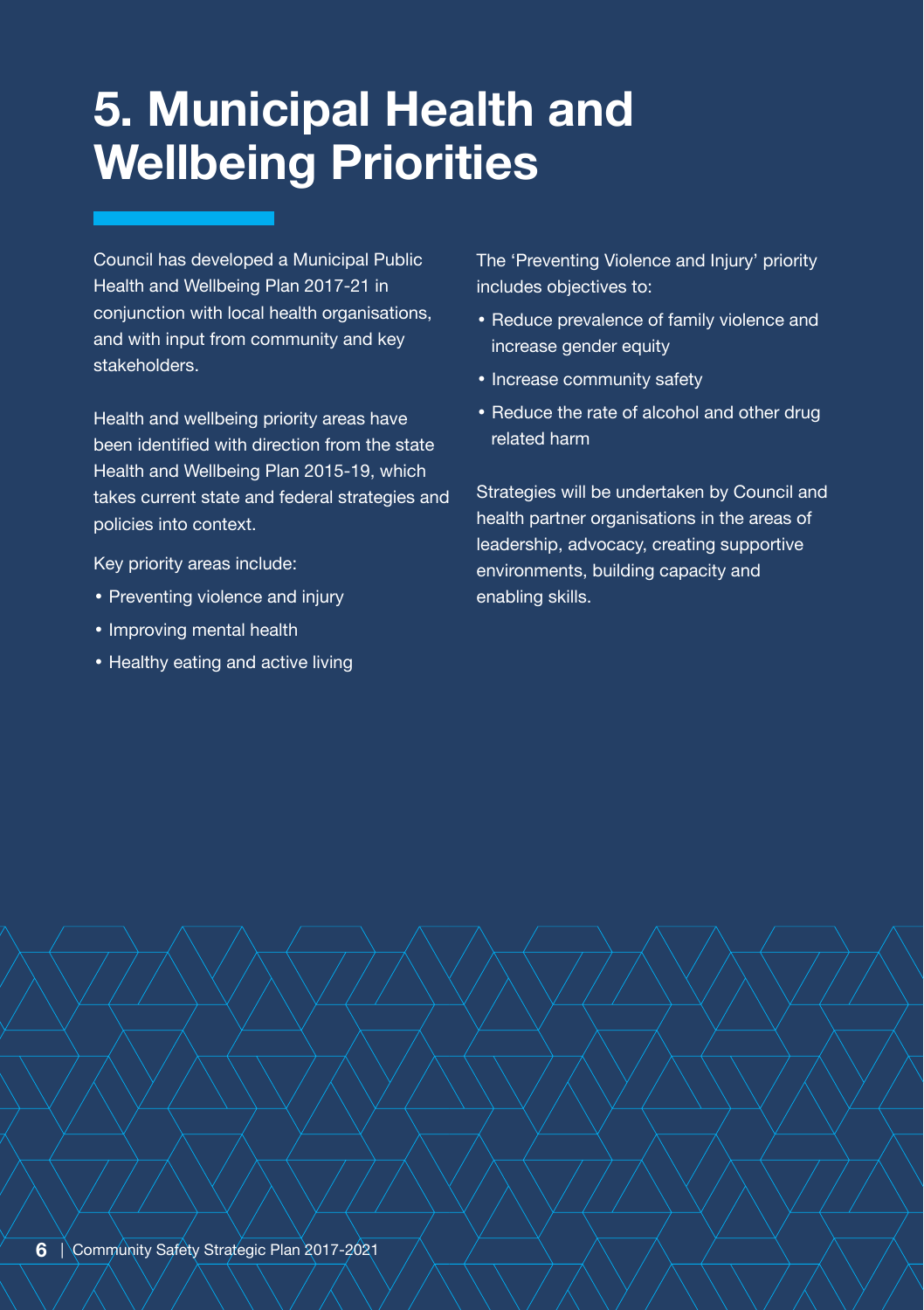## **6. Principles that underpin our approach to addressing community safety issues**

**Five key principles underpin Councils approach to addressing issues associated with crime and injury prevention within the municipality.**

#### **Partnerships**

Council is committed to promoting opportunities for community members and organisations to embrace in their everyday activities and work. Partners share responsibility and leadership for safety and contribute to effective decision making.

#### **Community Strengthening and Capacity Building**

Fostering a strong sense of community connectedness, where all members of the community are equally valued and respected, is essential in creating a safer and healthier community. Council aims to ensure that all members of the community feel safe and welcome and places an emphasis on strategies to improve the connectedness of vulnerable groups.

#### **Placemaking for Safe and Healthy Places and Spaces**

Community safety has major implications for Ballarat's health, economy and social wellbeing. Good design, lighting and effective use of the urban environment through placemaking helps reduce the opportunity for crime, as well as reduce the fear of crime and increase feelings of safety.

#### **Evidence Based Practice**

Council endorses an evidence based practice approach to improving safety, including addressing the underlying causes of crime by considering the social, economic and environmental determinants of health and wellbeing when developing strategic priorities and actions.

#### **Harm Reduction**

Council supports a harm reduction approach to reduce the adverse social, economic and health consequences of alcohol and other drug use to the individual and the broader community. This principle encompasses three main approaches which include supply, demand and harm reduction.